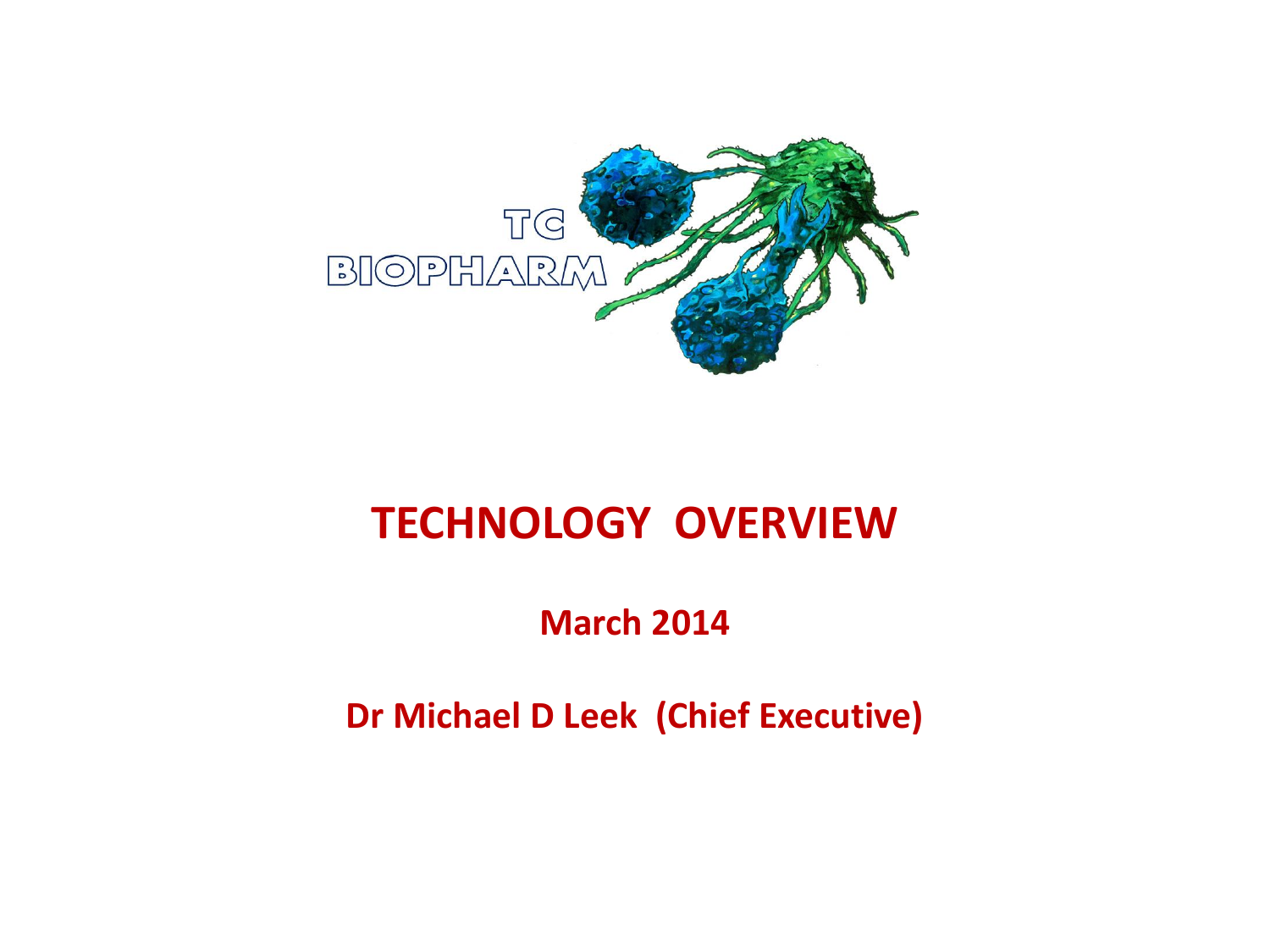#### **BACKGROUND:**

- **TC BioPharm aims to build a sustainable drug development product pipeline, with multiple opportunities for value uplift and liquidity which include:**
	- **- collaborative partnerships**
	- **- outward licensing**
	- **- direct sales**
	- **- IPO and/or acquisition**
- **Incorporated late 2013, founding team have extensive, proven commercial capability, having previously taken over 10 therapies to clinic, raising over £20m in equity/grant finance.**
- **The Company has secured £1.4m funding to date and is seeking an additional cash to enable clinical studies.**

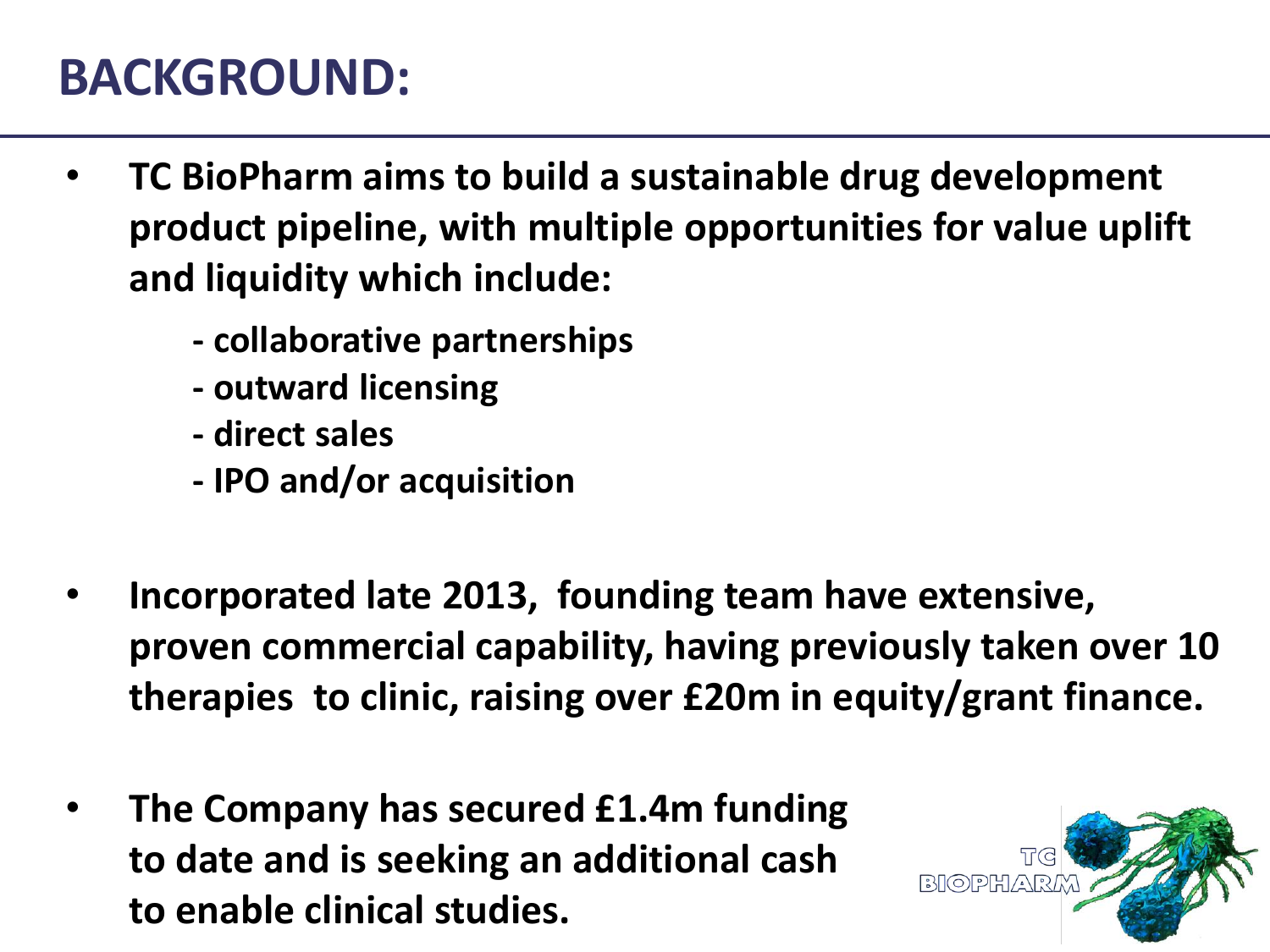#### **BACKGROUND:**

- **The lead product is a novel anti-cancer immunotherapy with potential to treat ALL tumour types.**
- **Core technology is based on proprietary methods for delivery of therapeutic autologous γδ T lymphocytes to the patient.**
- **Proposed UK in-man trials will treat myeloma patients and individuals with melanoma (scheduled Q1, 2015).**

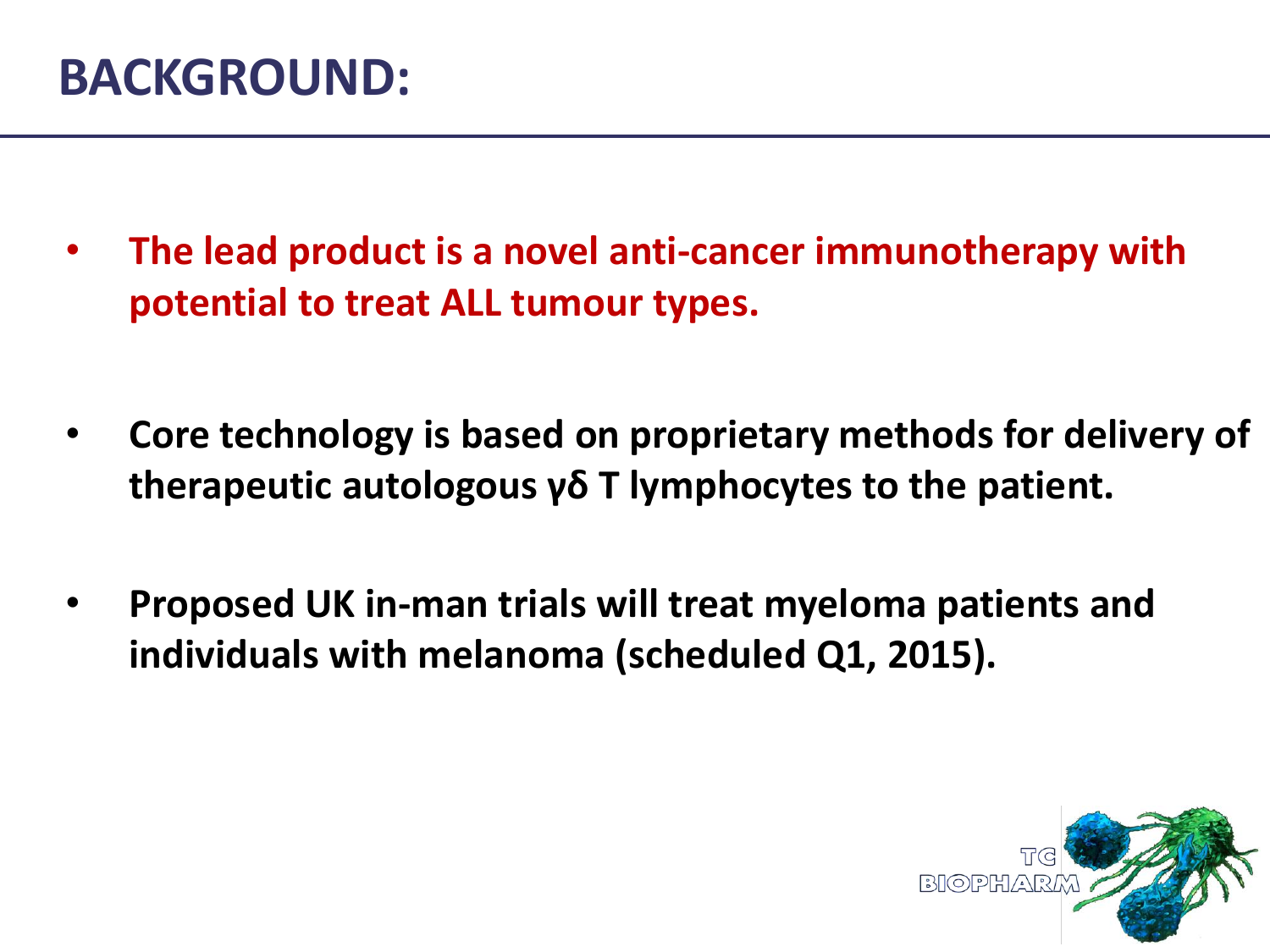# **THE PRODUCT - γδ T LYMPHOCYTES:**

- **γδ T lymphocytes are known to destroy cancer cells…**
- **Patients own γδ T lymphocytes expanded in tissue culture**
- **Proprietary 2.4 litre closed (bag) expansion system**
- **Patient given six doses of 1x10<sup>7</sup> – 1x10<sup>9</sup> viable γδ T lymphocytes**
- **Stratified approach based on unique (miRNA) biomarkers**

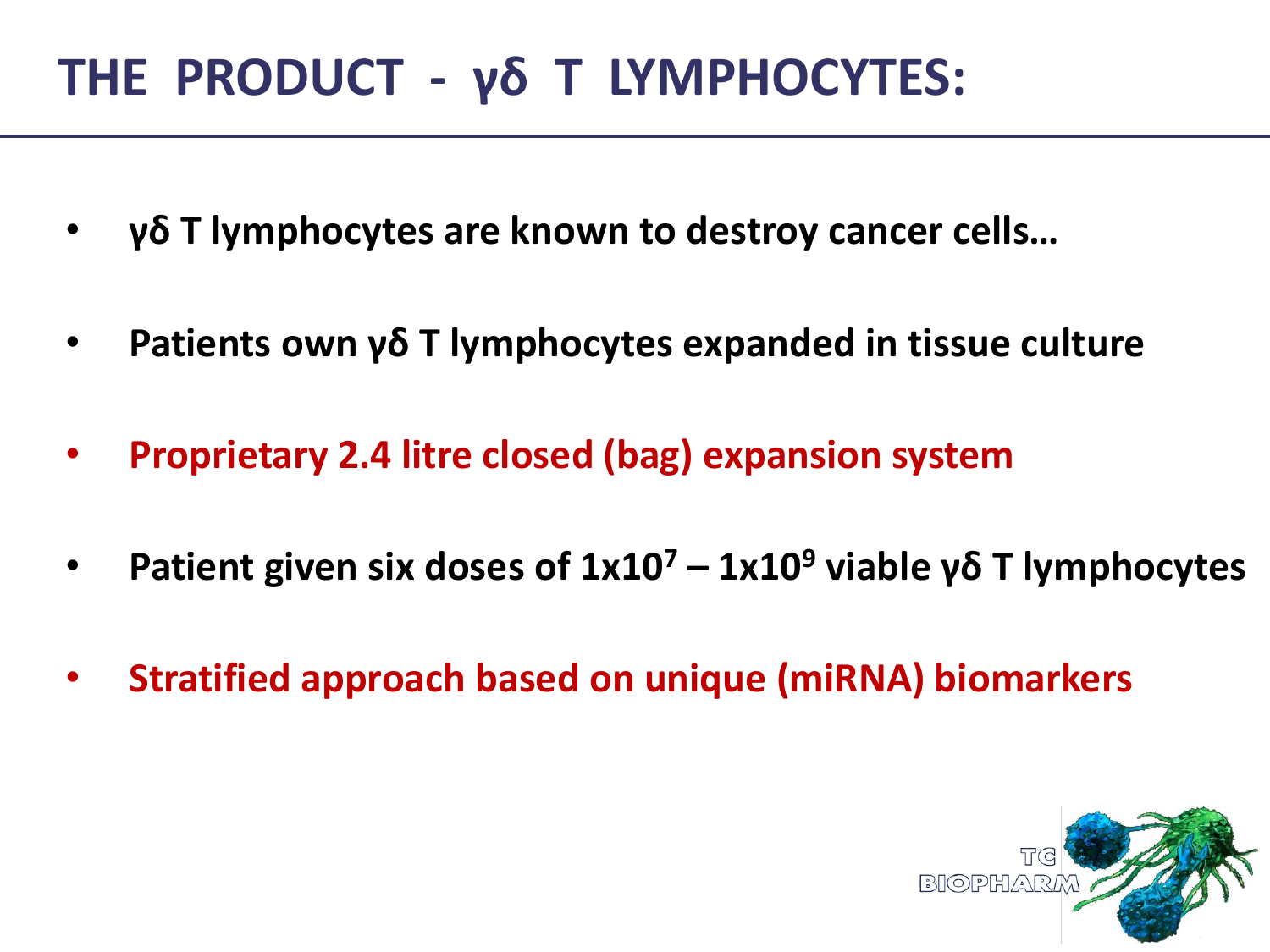## **WHAT ARE γδ T LYMPHOCYTES ?**

- **Present as 5% of circulating white blood cells**
- **Cytotoxic to cancer cells…**



**T**<sub>G</sub>

(1) A human γδ T lymphocyte (T) identifies and (2) scans the surface of a cancer cell (C). On contact with the cancer cell (3) the T lymphocyte releases perforin granules (stained red) into the cancer cell, rupturing it's membrane destroying the cancer cell (4).  $BIOPHARK$ Adapted from - [Enc](http://www.roitt.com/elspdf/Lymphocytes_gamma_delta.pdf) [Life Sci, Jul-2007](http://www.roitt.com/elspdf/Lymphocytes_gamma_delta.pdf)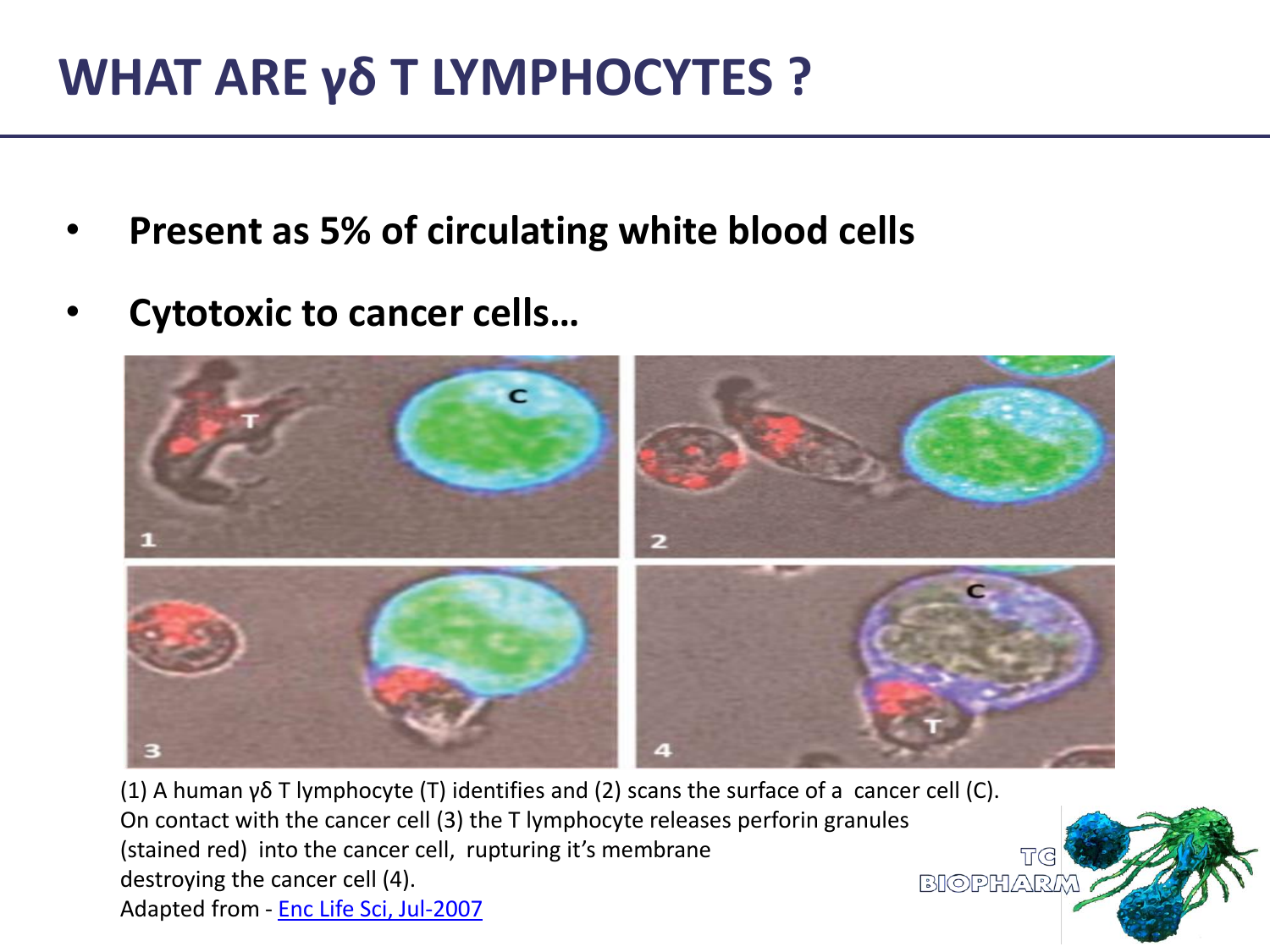### **THE BUSINESS:**

- **Commercial competencies include:**
	- **- new product development**
	- **- GMP manufacture of MHRA/FDA regulated therapies**
	- **- UK/EU/US regulatory affairs**
	- **- UK/EU/US clinical trials to market authorisation**
- **The business objectives are to:**
	- **- launch a novel cancer therapy within 5 years**
	- **- build a sustainable 'biologics' product pipeline**
	- **- become a major force in personalised/stratified medicine**
	- **- generate significant uplift in Company valuation**
	- **- provide an exit for investors within 4-6 years**

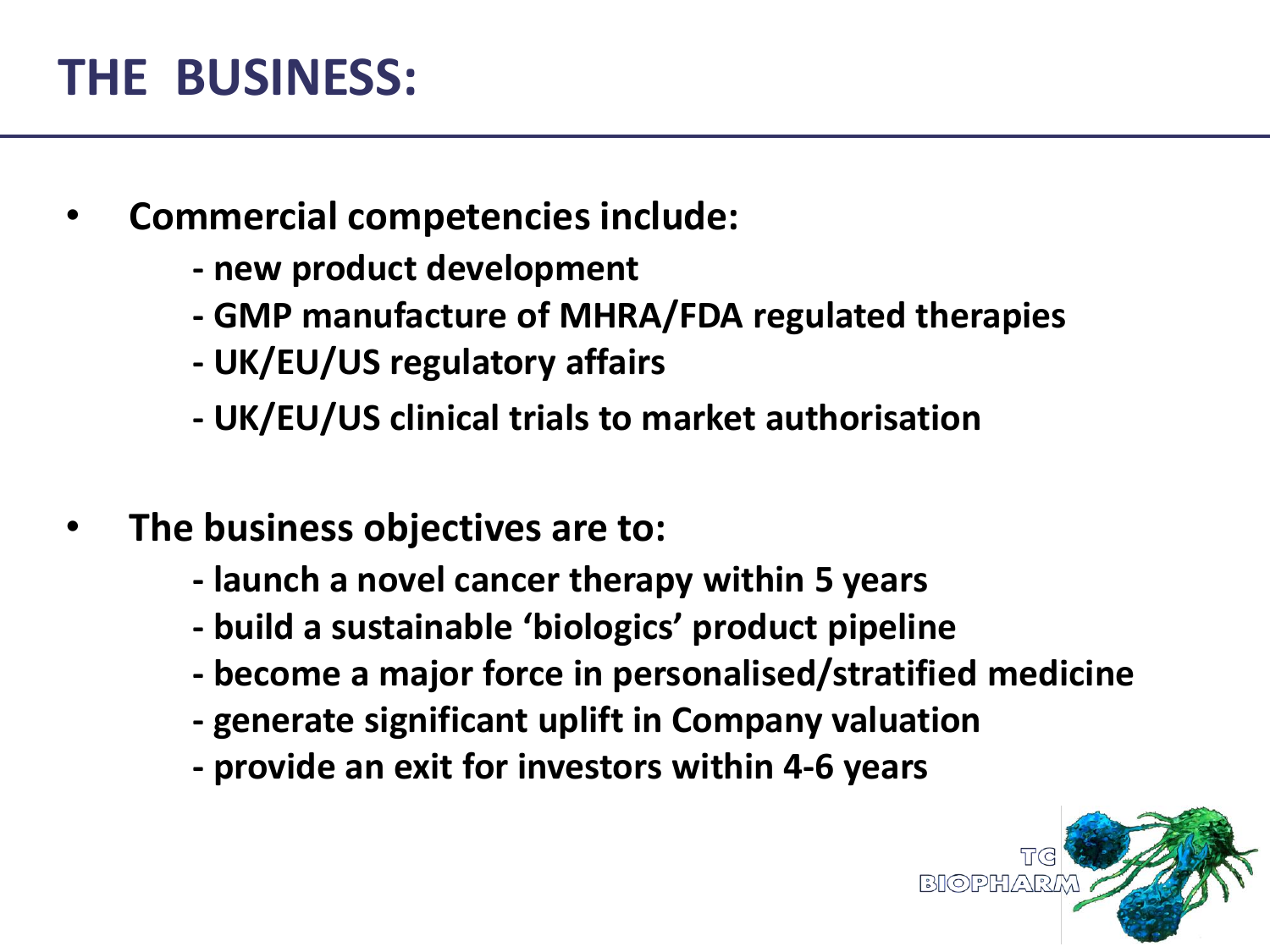# **USP's and DIFFERENTATION:**

- **First mover advantage with a GMP compliant γδ T cell therapy**
- **γδ T lymphocytes have a unique biological 'mode of action'**
- **Single product is applicable to a wide range of cancer types**
- **Attractive to Pharma (as part of a stratified medicine pipeline)**
- **Barriers to entry include patents and GMP infrastructure**

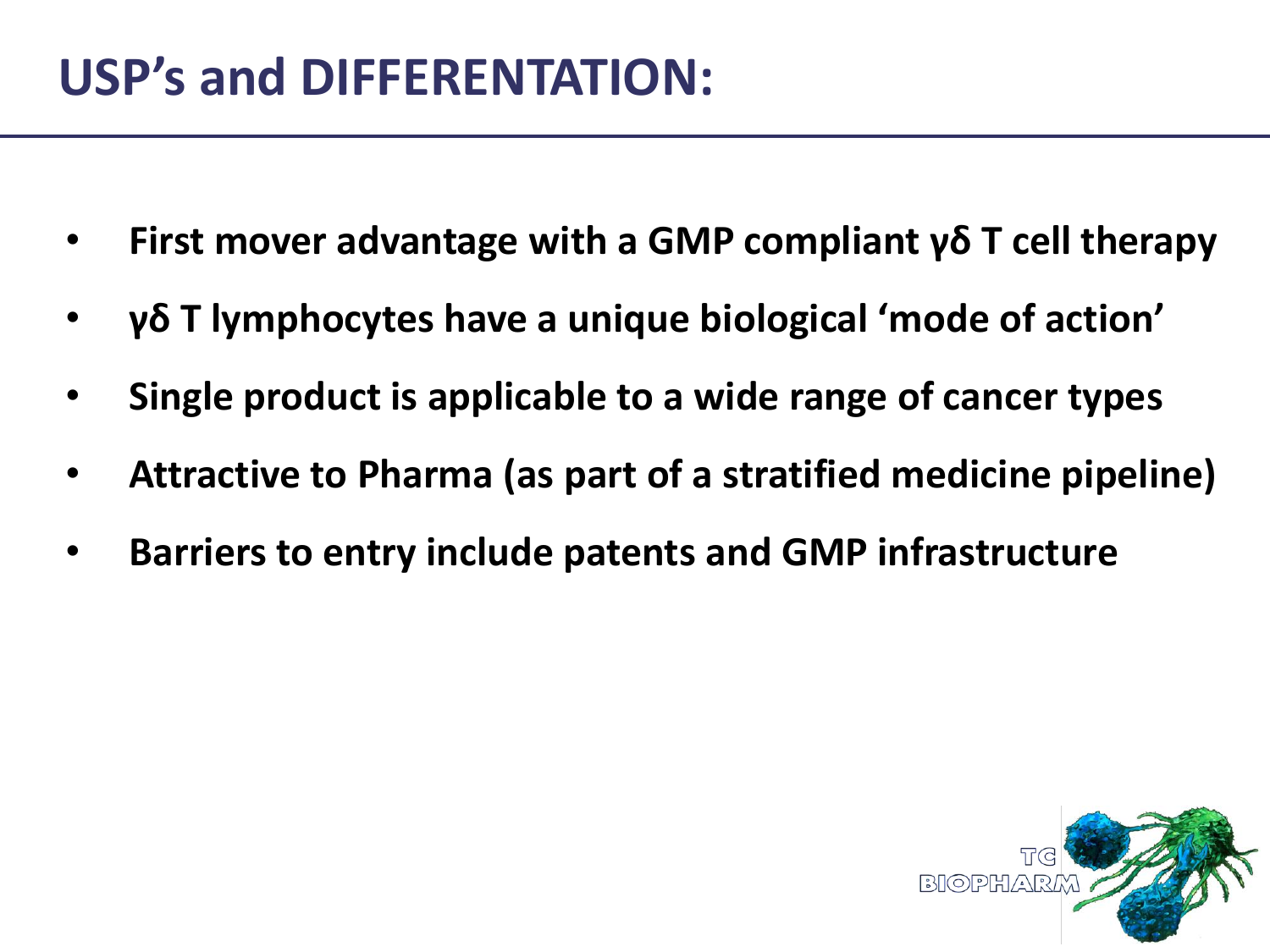### **CLINICAL and REGULATORY:**

- **MHRA Scientific Advice meeting held Q4, 2013**
- **No additional pre-clinical safety data required**
- **Endorsed the stratified approach to recruitment and treatment**
- **Classified trial design as 'adaptive'**
- **Conventional phase I/II/III not applicable**
- **QP and MHRA review of GMP cleanroom design ongoing**

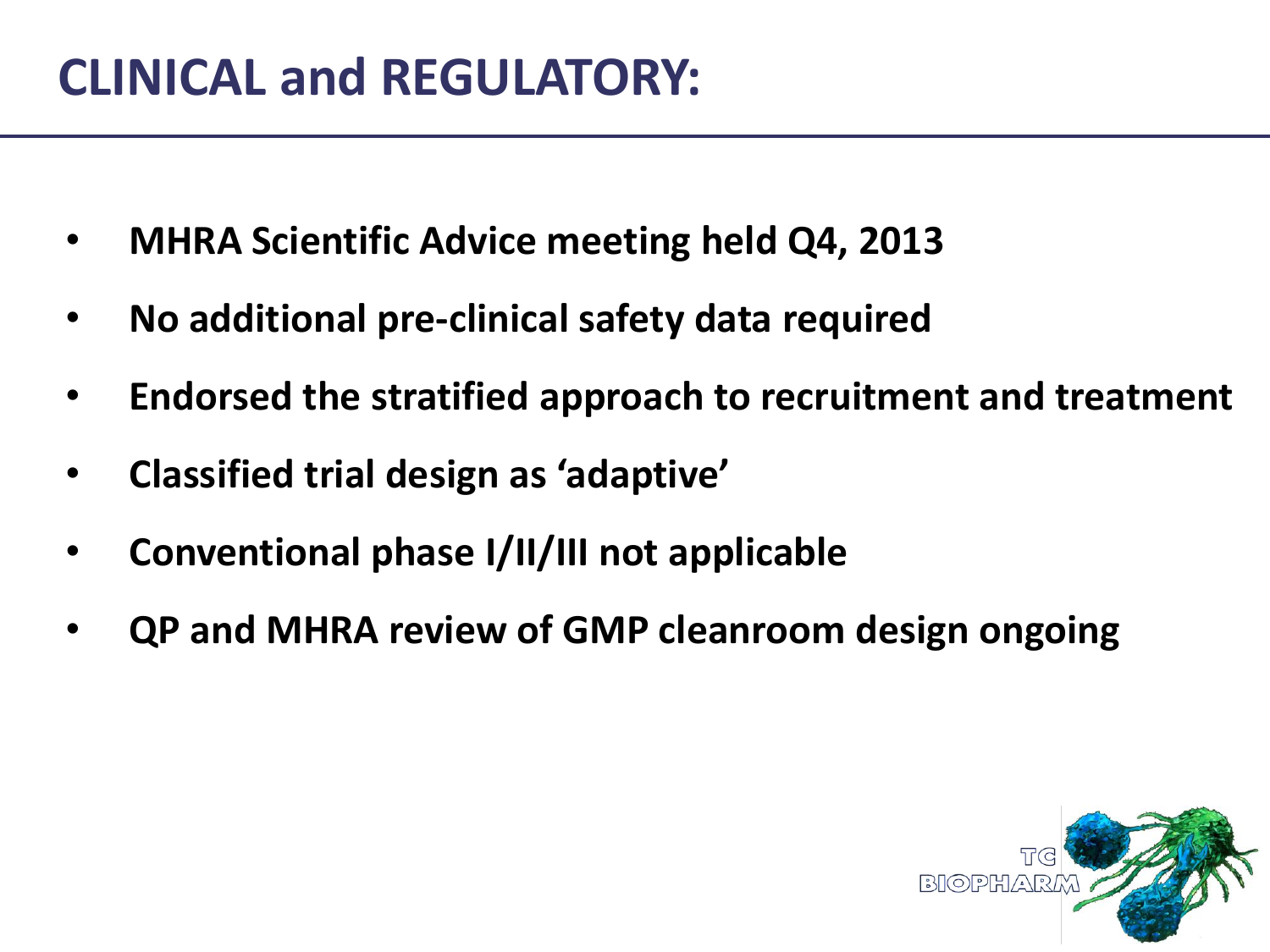# **CAPABILITY and INFRASTRUCTURE (I):**

- **Founding team:**
	- **- Dr Michael Leek (commercial cell therapy, fundraising)**
	- **- Mr Kuni Suzuki (CEO - Medinet)**
	- **- Dr Ryuji Maekawa (Head of R&D Division, GM of Medinet Med Inst)**
	- **- Mrs Angela Scott (GMP manufacture)**
- **Clinical Advisory Board:**
	- **- Prof Jeff Evans (CR-UK, Glasgow)**
	- **- Prof Christian Ottensmeier (CR-UK, Southampton)**
	- **- Prof Paul Shiels (Glasgow University)**
- **GMP compliant facility based at Eurocentral (below)**

 **(Total = 7,500 sq ft; initial build = 5,000 sq ft ; cleanrooms = 500 sq ft)**



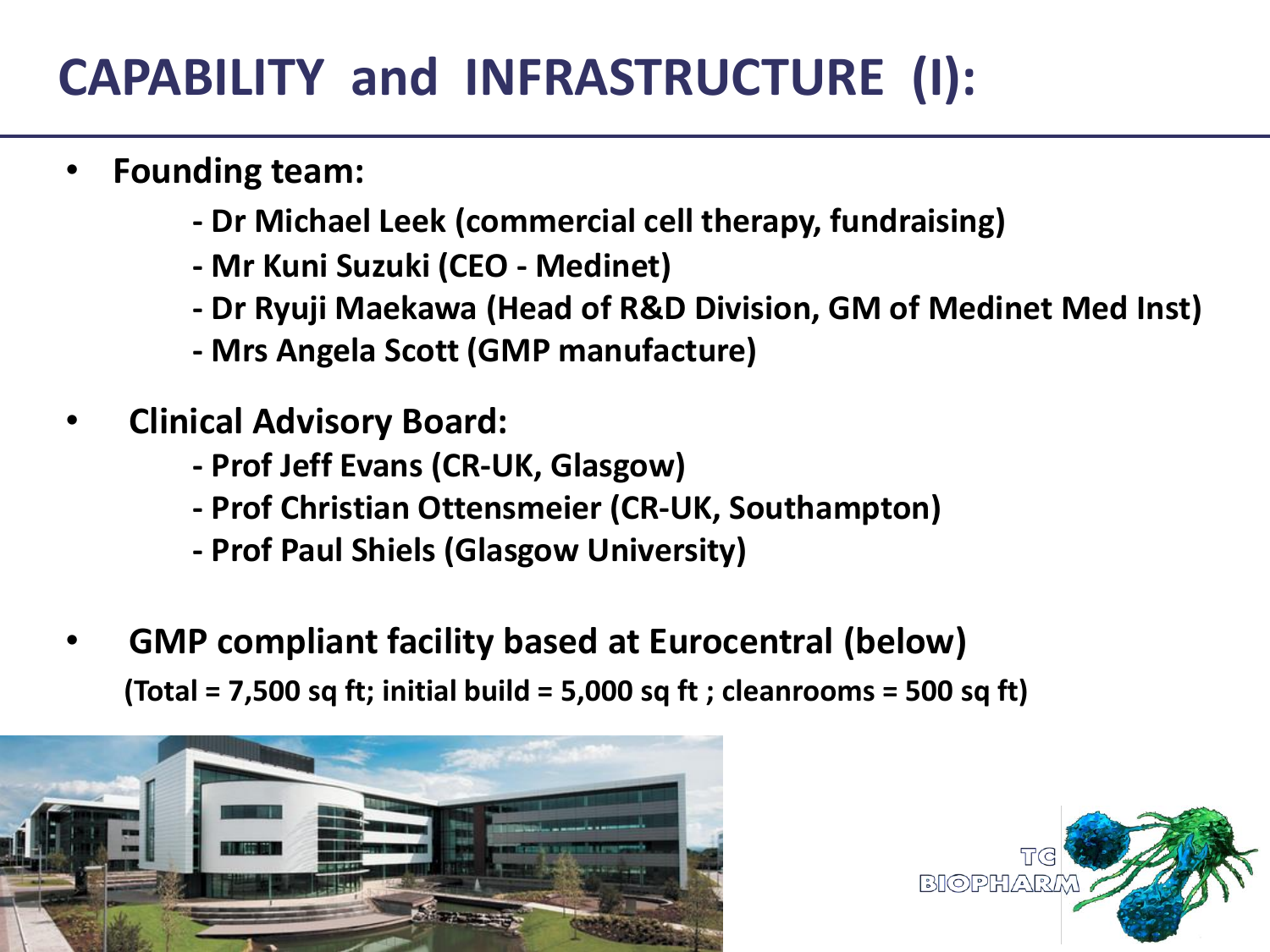### **CAPABILITY and INFRASTRUCTURE (II):**

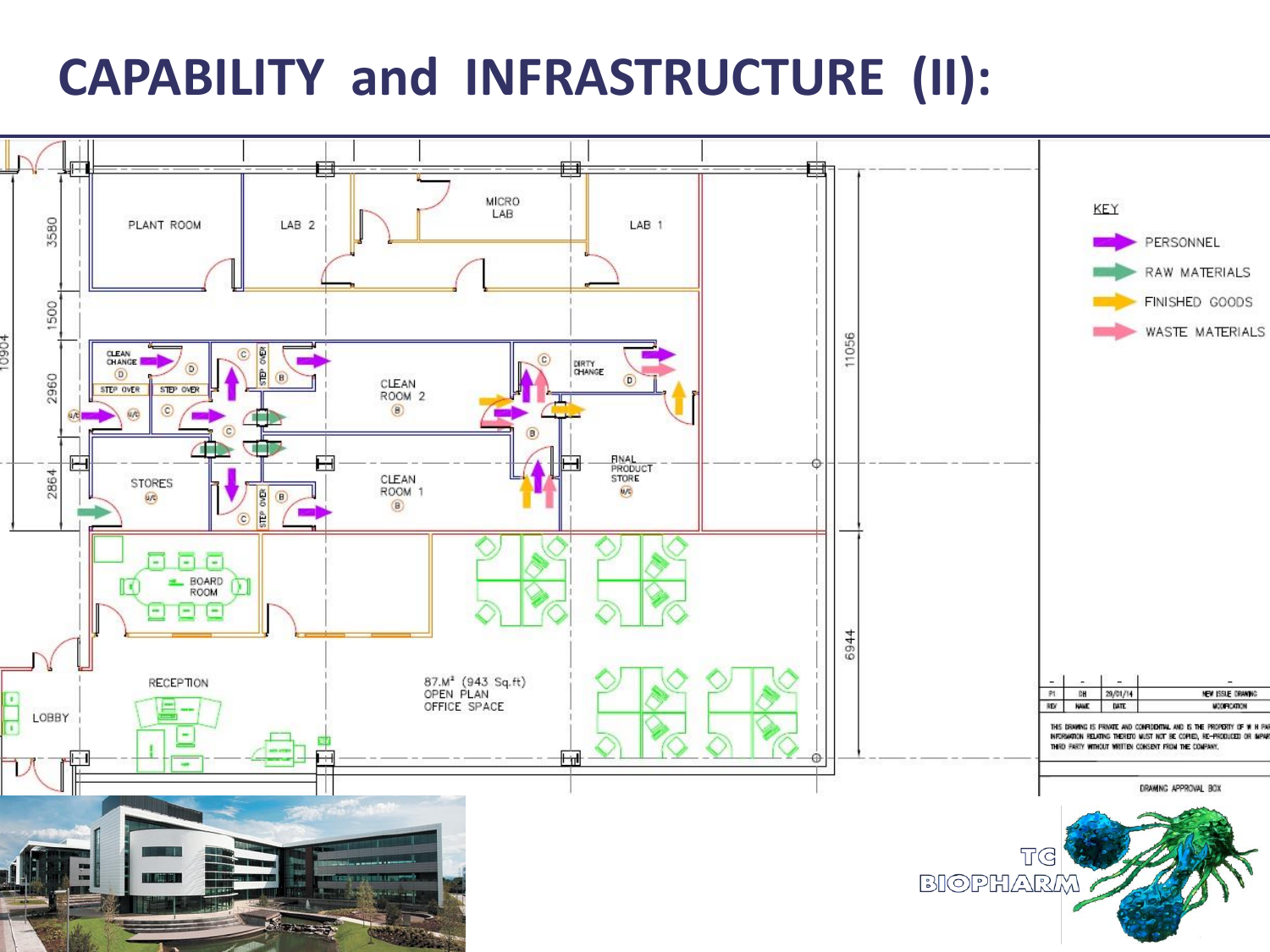#### **SUMMARY:**

- **Highly innovative cancer immunotherapy**
- **Clear market demand and route to revenue**
- **Measurable annual uplift in value**
- **Planned exit and liquidity within 5 years**
- **Places UK at forefront of therapeutic stratified medicine**
- **Potential to significantly improve patient QoL**